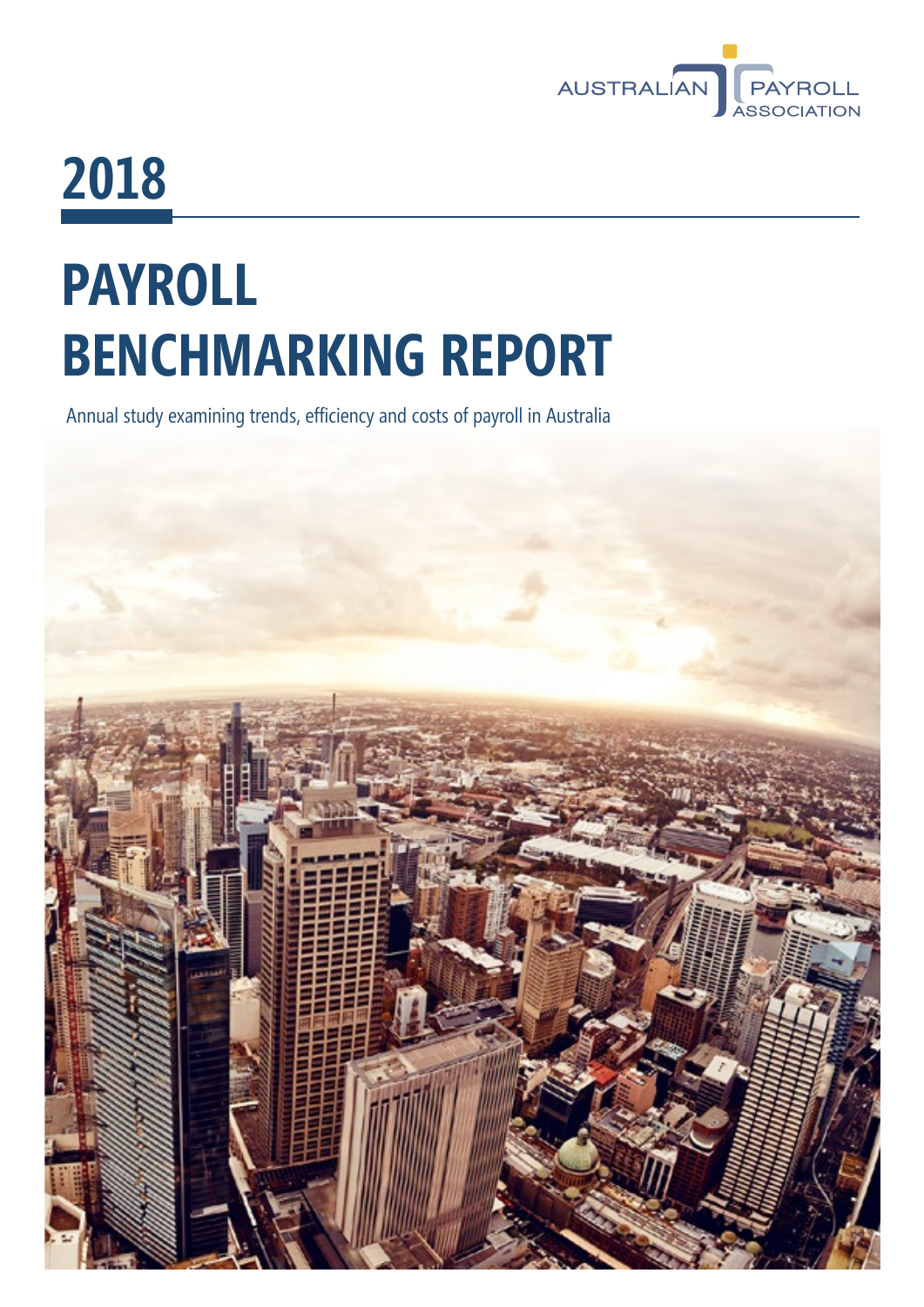Disclaimer and copyright:

Copyright Australian Payroll Association Pty Ltd. All Rights Reserved.

The information and data in Australian Payroll Association's 2018 Payroll Benchmarking Study was collected, analysed and compiled by Australian Payroll Association Pty Ltd.

Readers are free to cite, reference, share and quote information contained within this report as part of their own works with the appropriate credit to Australian Payroll Association.

**We request that all references made to the report are cited as "Australian Payroll Association 2018 Payroll Benchmarking Study."**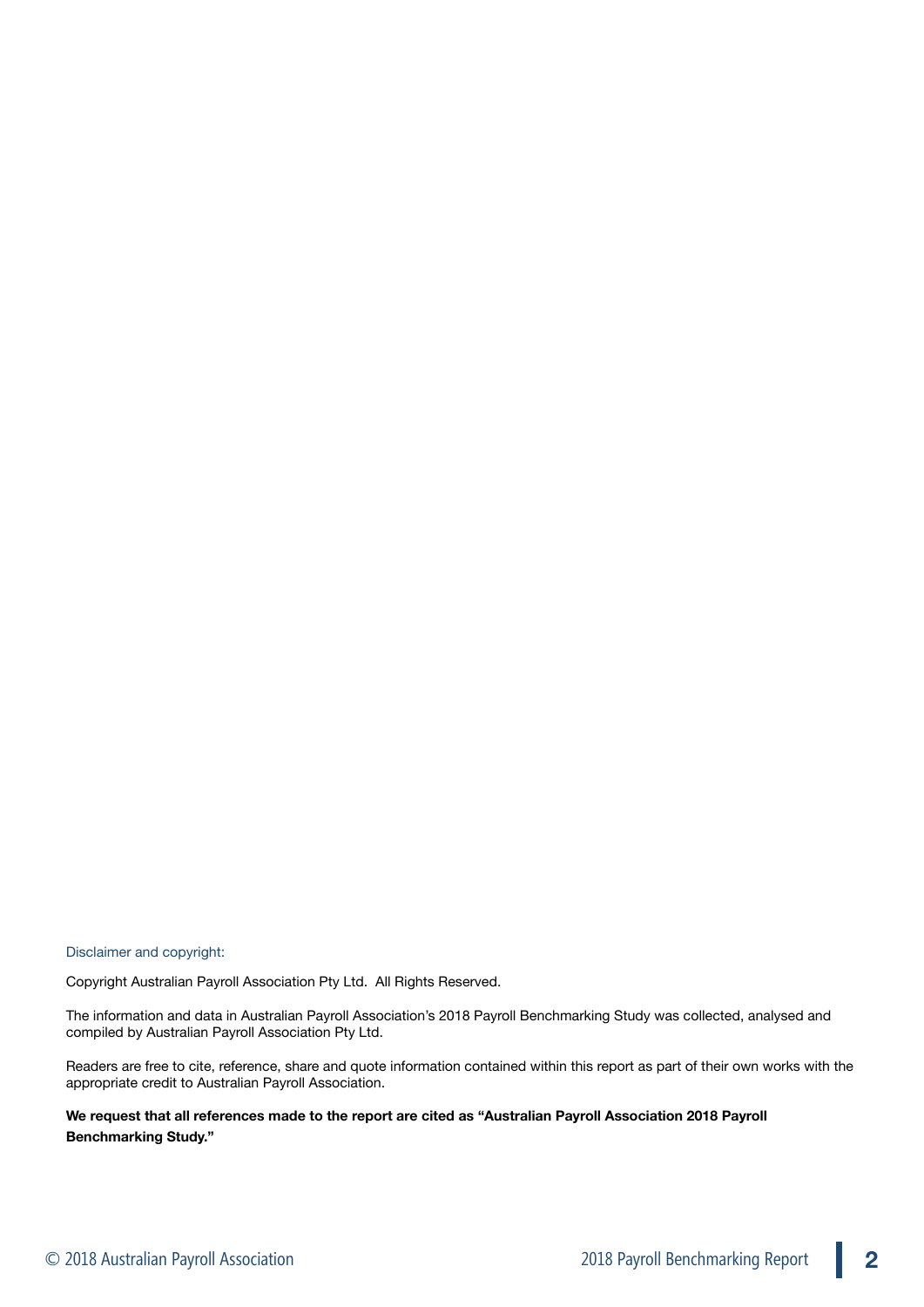

# **Introduction**

The 2018 Payroll Benchmarking Report accompanies Australian Payroll Association's annual payroll benchmarking study for Australian employers.

This year's survey received responses from almost 2,000 organisations representing 1,864,225 employees and 45,048,164 payslips per annum making it consistently the largest payroll study in Australia.

The survey respondents represented a wide variety of industries, geographical locations, levels of payroll complexity and employee populations and was conducted in December 2017 and January 2018.

The report analyses payroll costs and trends including staffing levels, technology and other costs as well as efficiency benchmarks and market share data.

In 2018 we have also developed salary, payroll technology and industry supplements which are available seperately on the Australian Payroll Association members website.

This report provides payroll professionals and employers the opportunity to analyse their own benchmarks in comparison to industry standards, with a view to improving the efficiency and productivity of their payroll operation.

As author of the survey, Australian Payroll Association wishes to acknowledge and thank all payroll professionals and employers that participated in this important industry research.

Kind regards,

Tracy Angwin CEO Australian Payroll Association

**For assistance to benchmark your own payroll operation, please contact [benchmarking@austpayroll.com.au](mailto:benchmarking@austpayroll.com.au)**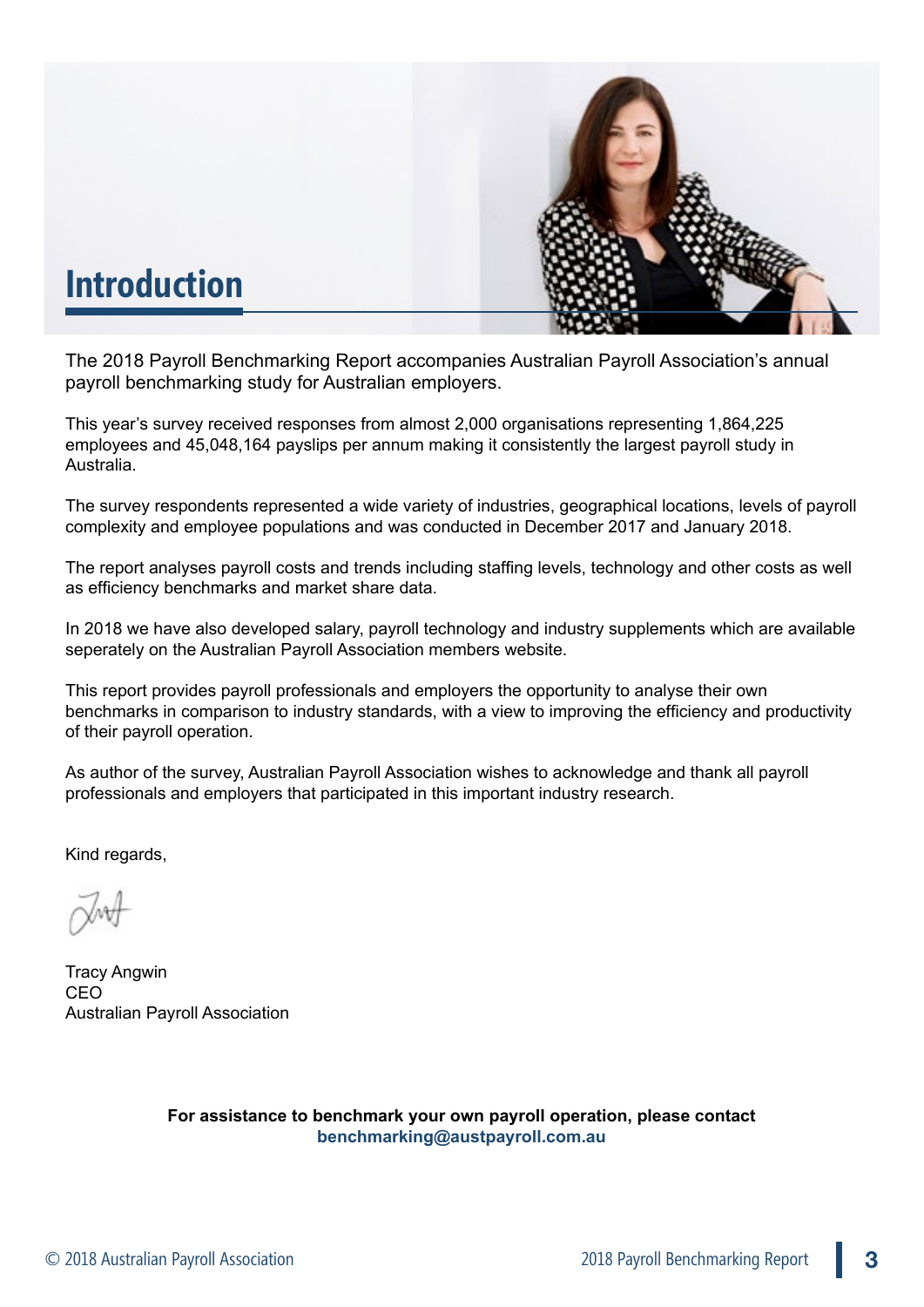# **Participant Profiles**

Australian Payroll Association's 2018 Payroll Benchmarking survey was completed between December 2017 and January 2018.

The survey participants represented 1,846,225 employees and survey respondents produce 45,048,164 payslips per annum.

## **Employee population by pay cycle**

(Figure 1)



This report segments respondent organisations into categories based on the number of employees paid.

This gives a view to economies of scale as well as market share statistics for different sized organisations.

We break down costs into per payslip and per employee paid. Per payslip relates to the cost of producing a single pay for an employee in an organisation. Per employee is the total cost to run the payroll operation for a single employee per annum.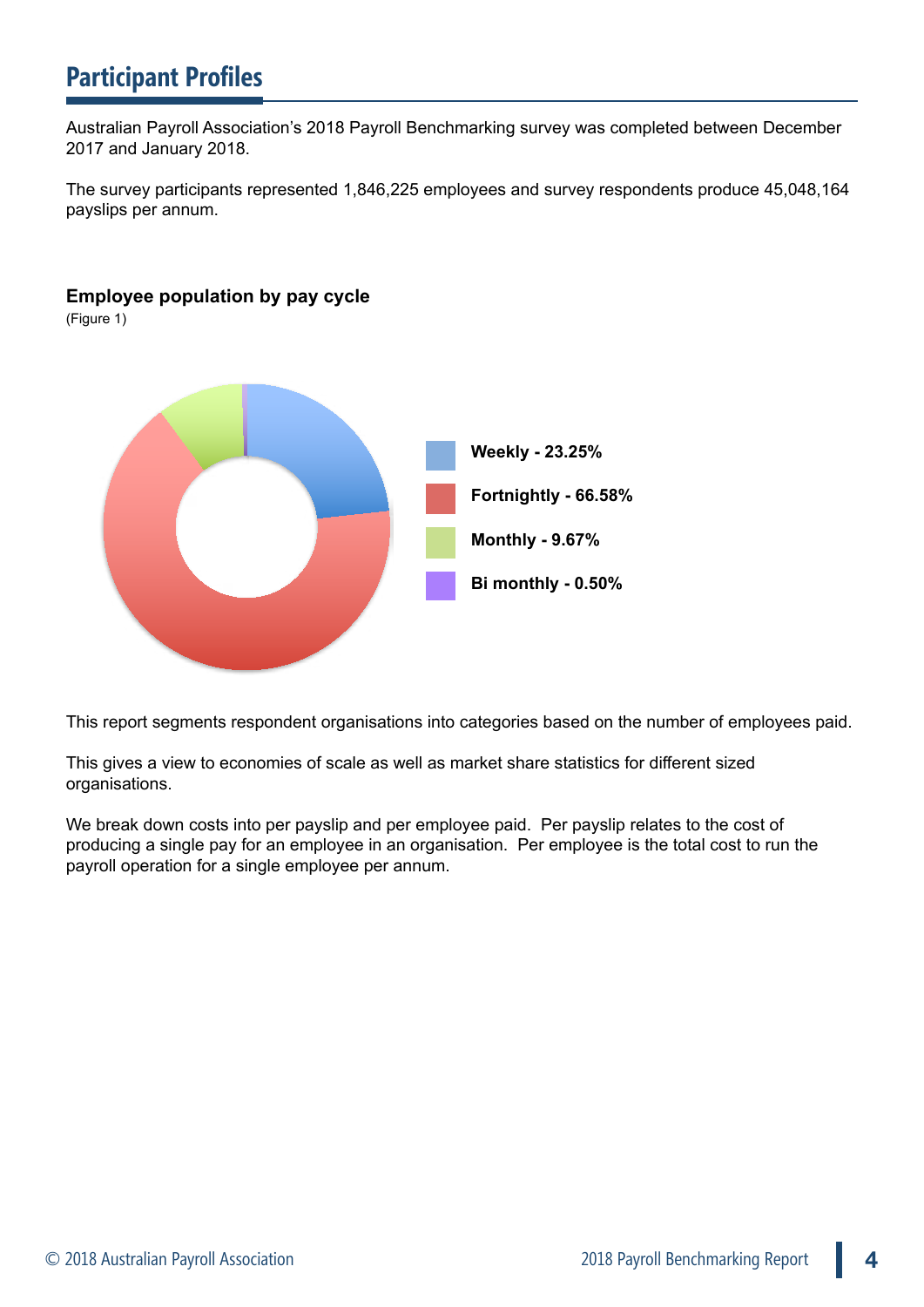# **Payroll reporting lines**

Overall 56.89% of respondents had payroll reporting to finance which is down from 57.81% in 2017. The trend remains in 2018 that the larger the organisation, the likelihood of payroll reporting to HR increases, especially in organisations with more than 10,000 employees.

#### **Payroll Reporting Lines**

(Figure 2)



When breaking down the figures by employee numbers it shows that as organisations increase in employee population, the likelihood of payroll reporting to HR increases. The vast majority of very large employers have payroll reporting to HR.

#### **HR vs Finance - Employee numbers**

(Table 1)

|                       | <b>Employee numbers</b> |             |               |                 |           |
|-----------------------|-------------------------|-------------|---------------|-----------------|-----------|
| <b>Reporting Line</b> | $200$                   | $200 - 499$ | $500 - 1,999$ | $2,000 - 9,999$ | $10,000+$ |
| HR.                   | 25.4%                   | 43.1%       | $40.4\%$      | 40.6%           | 70.6%     |
| Finance               | 63.7%                   | 51.8%       | 55.7%         | 39.6%           | 23.5%     |
| Other                 | 10.9%                   | 5.1%        | 3.9%          | 19.8%           | 5.9%      |

(Figure 3)

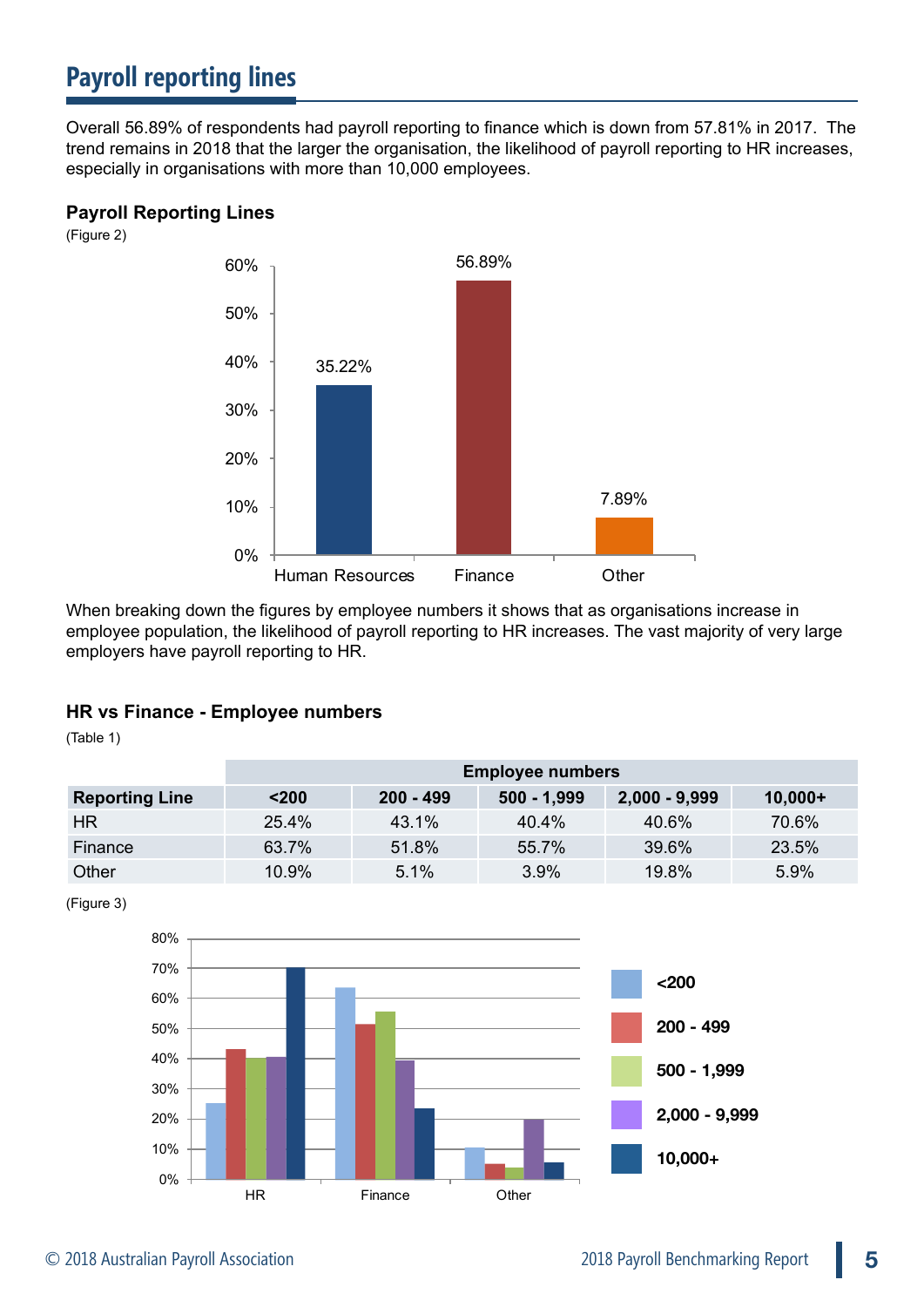## **Outsourced vs inhouse payroll**

Whilst the majority of Australian employers run an inhouse payroll function we are seeing a general increase in full or partial outsourcing in most employer sizes. This is in line with trends in the US and Europe albeit in smaller numbers.

Outsourced payrolls make up 24.7% of the survey respondents. This year we have seen a move to outsourcing for <500 employees and a move to inhouse for 500+ employees.

#### **Outsourced vs Inhouse payroll**

(Figure 4)



#### **Outsourced vs Inhouse payroll - Employee numbers**

(Table 2)

|                 | <b>Employee numbers</b> |             |               |                 |           |
|-----------------|-------------------------|-------------|---------------|-----------------|-----------|
|                 | $200$                   | $200 - 499$ | $500 - 1,999$ | $2,000 - 9,999$ | $10,000+$ |
| Outsourced      | 37.8%                   | 18.7%       | 11.5%         | 10.5%           | 14.3%     |
| Inhouse Payroll | 62.2%                   | 81.3%       | 88.5%         | 89.5%           | 85.7%     |

We recommend payroll outsource providers ensure their teams are qualified to a minimum standard of Certificate IV in Payroll Administration (<www.payroll.edu.au>).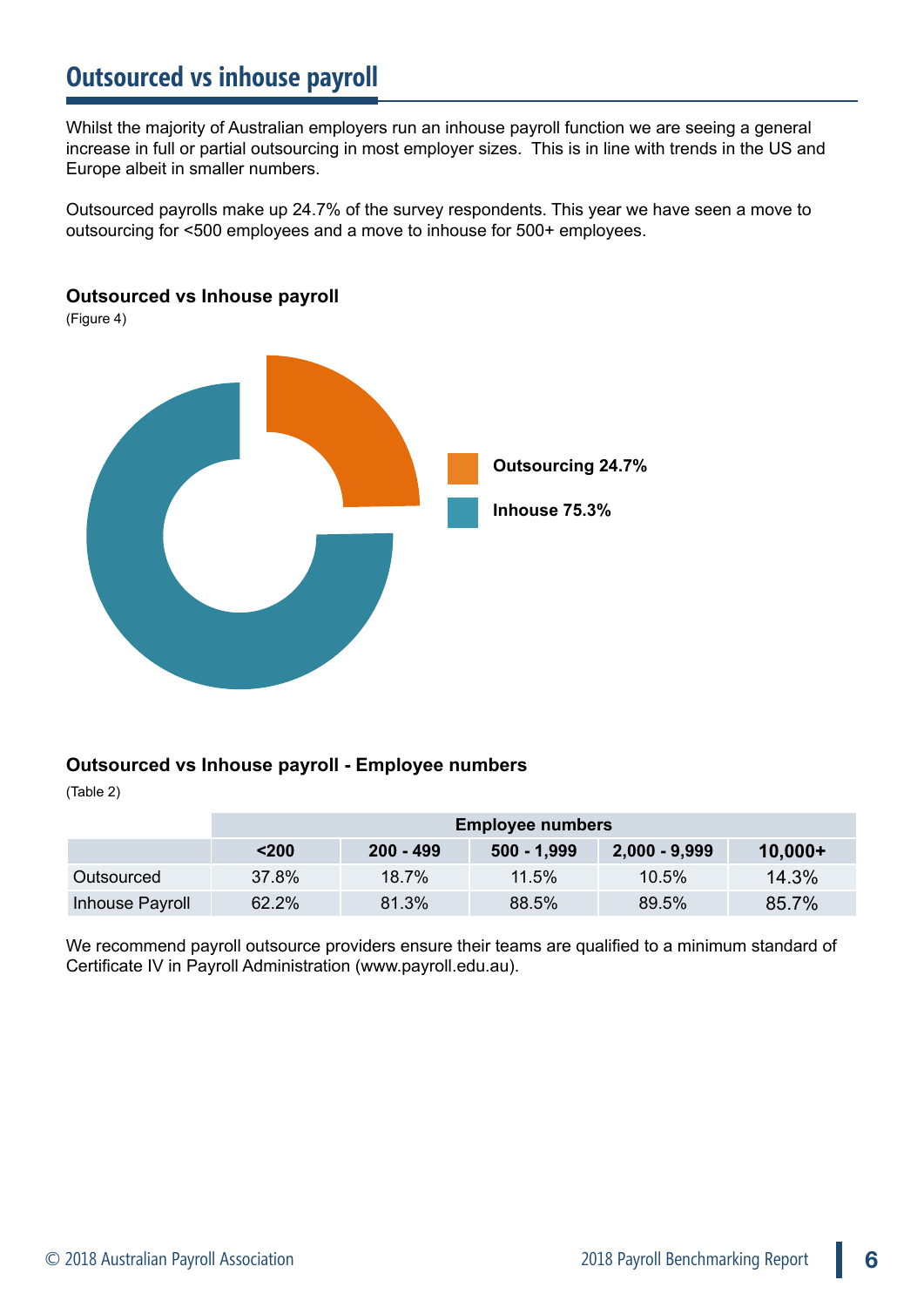This table shows the average salary across all payroll roles by industry. Average payroll salary is \$105,563.

Note: Some not for profit organisations may take advantage of salary package concessions.

#### (Figure 5)

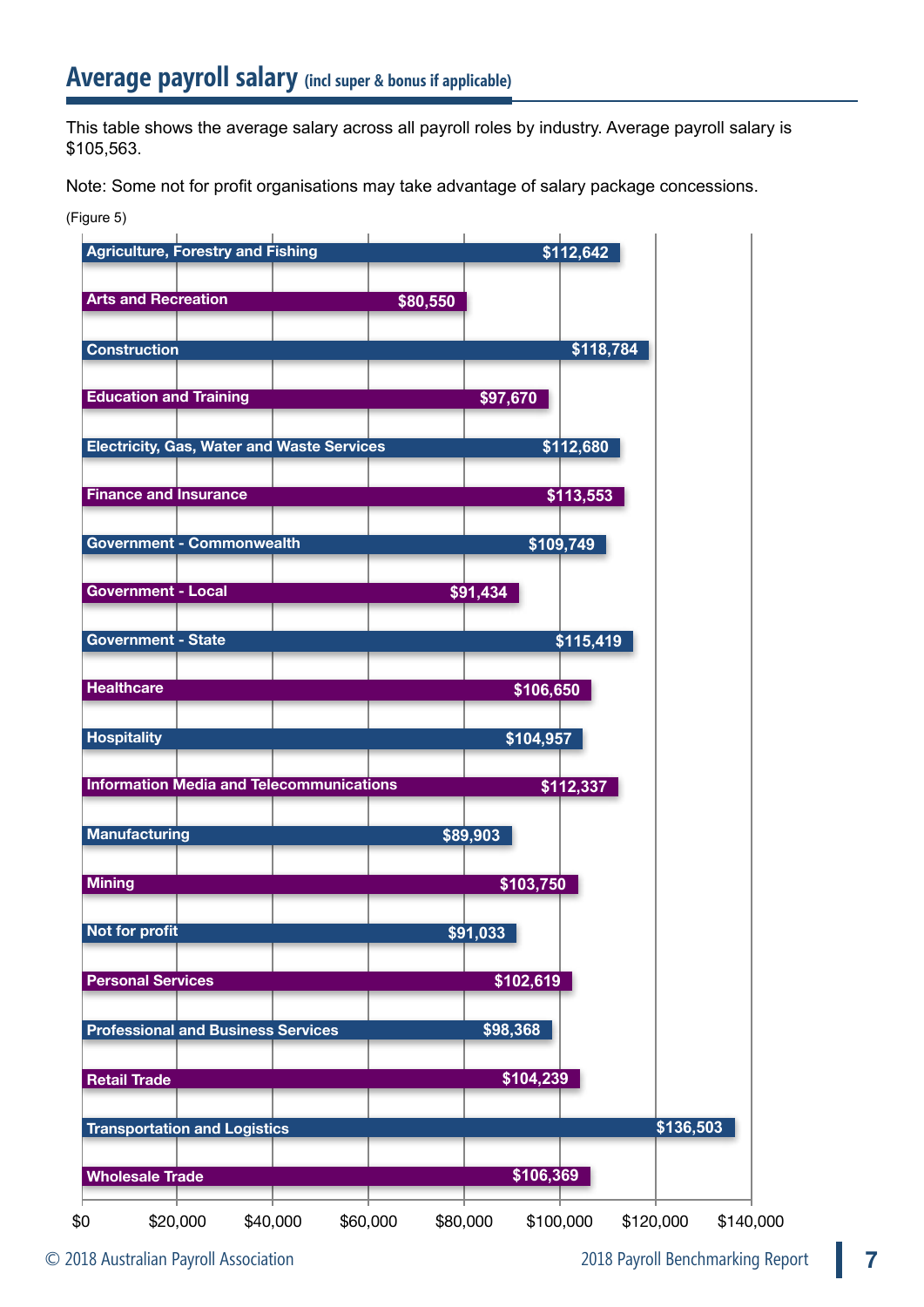This table shows the average salary by role across Australia.

| (Table 3)                         |           |
|-----------------------------------|-----------|
| National or Group Payroll Manager | \$146,868 |
| Payroll Manager                   | \$106,901 |
| <b>Team Leader</b>                | \$103,151 |
| Senior Payroll Officer            | \$88,420  |
| Payroll Officer                   | \$71,156  |

# **Payroll Staff turnover**

The average staff turnover in payroll roles nationally is 11.92%.

# **Average cost per payslip**

Overall the total cost per payslip increased from the last survey with the largest increase being average salary per payslip.

Included in the total costs are:

#### **Salary costs**

• payroll staff salaries and wages including superannuation

#### **Technical costs**

• payroll, time and attendance and employee self service software and service costs

#### **Other costs**

- payroll consulting costs
- payroll recruitment costs
- payroll training costs
- payroll stationery costs
- payroll conference costs
- travel
- memberships

Top performer benchmarks are calculated as an average cost of the top 25% of survey respondents.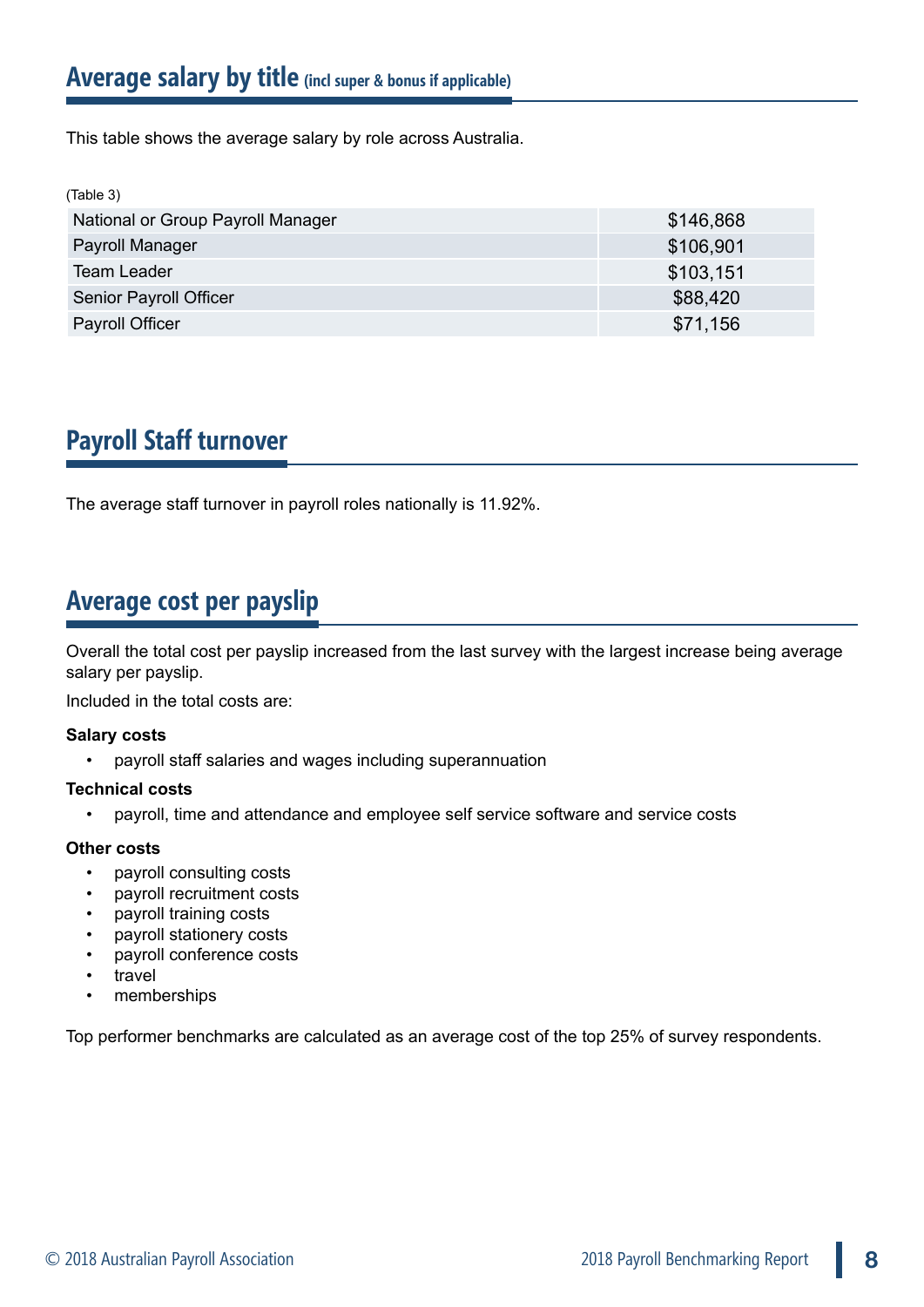# **Average payslip cost by cost component and employer size**

| $\cdots$    |                               |                                    |                                |                              |
|-------------|-------------------------------|------------------------------------|--------------------------------|------------------------------|
|             | Average<br><b>Salary Cost</b> | <b>Average</b><br><b>Technical</b> | <b>Average</b><br><b>Other</b> | Average<br><b>Total Cost</b> |
| $200$       | \$31.58                       | \$2.68                             | \$2.05                         | \$36.30                      |
| 201-500     | \$13.37                       | \$2.20                             | \$0.61                         | \$16.18                      |
| 501-1,999   | \$7.92                        | \$1.37                             | \$0.55                         | \$9.83                       |
| 2,000-9,999 | \$4.46                        | \$1.34                             | \$0.51                         | \$6.31                       |
| $10,000+$   | \$3.55                        | \$0.23                             | \$0.03                         | \$3.80                       |

(Table 4)

(Figure 6)



Top performers are producing payroll at significantly less cost than the average in each employer band. (Table 5)

| Category                                | <b>Average</b> | <b>Top Performers</b> |
|-----------------------------------------|----------------|-----------------------|
| Total per payslip < 200 employees       | \$36.30        | \$15.79               |
| Total per payslip 200-499 employees     | \$16.18        | \$6.65                |
| Total per payslip 500-1,999 employees   | \$9.83         | \$4.22                |
| Total per payslip 2,000-9,999 employees | \$6.31         | \$2.79                |
| Total per payslip 10,000+ employees     | \$3.80         | \$0.90                |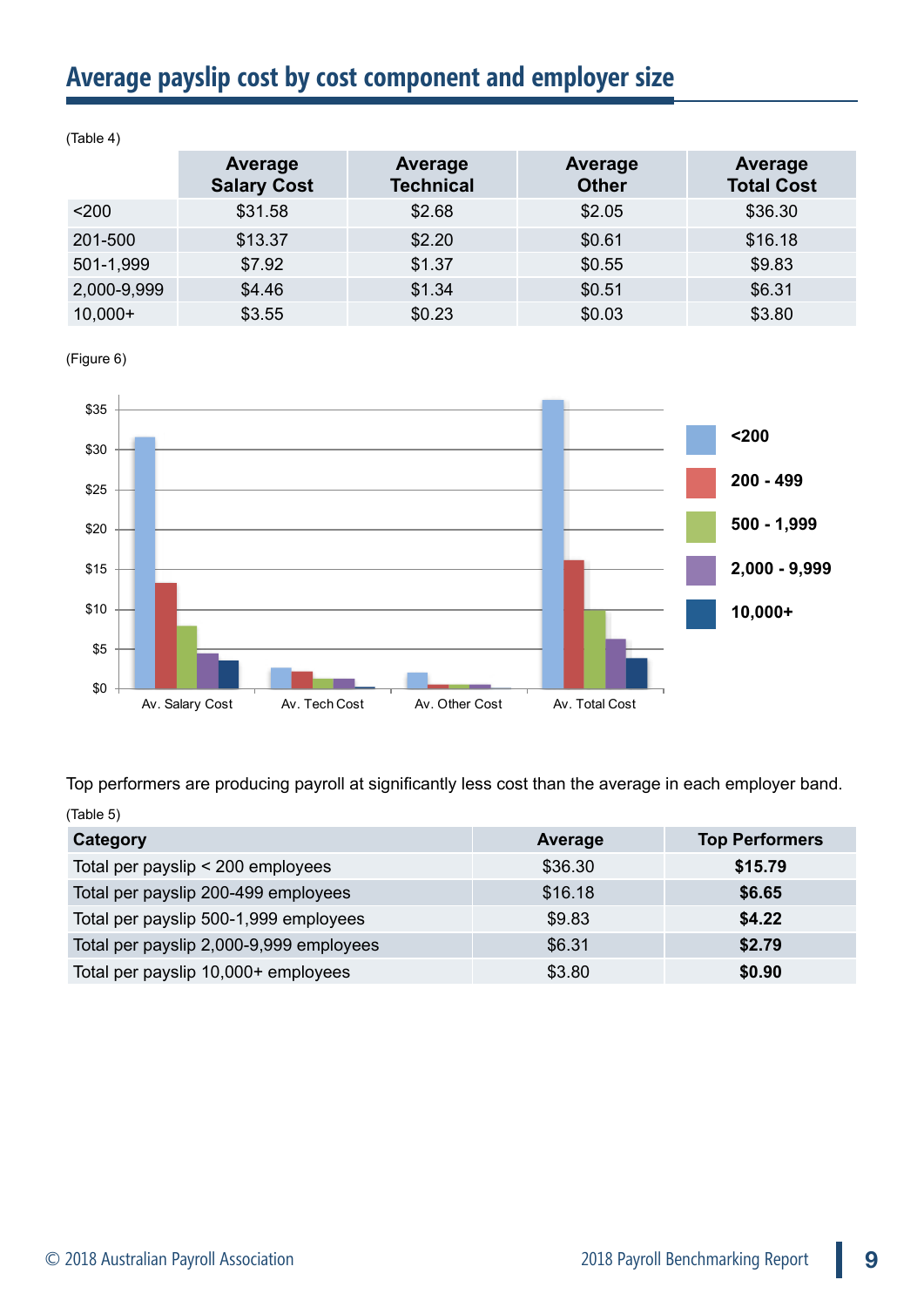# **Outsourcing by employer size**

Since 2017, we have seen an increase in outsourcing in employers with less than 500 employees and a decrease in employers with more than 500 employees.

There has be a significant increase in employers with 10,000 employees or more moving to inhouse payroll delivery model.

## **Percentage of employers who outsource their payroll, by employer size**

(Table 6)

| Category              | Percentage |
|-----------------------|------------|
| < 200 employees       | 37.8%      |
| 200-499 employees     | 18.7%      |
| 500-1,999 employees   | 11.5%      |
| 2,000-9,999 employees | 10.5%      |
| 10,000+ employees     | 14.3%      |

# **Days of training per annum**

Payroll training days may include classroom training, bespoke internal training, online training, end of year training and payroll conferences.

(Table 8)

| Category              | Days of training per payroll professional |  |  |
|-----------------------|-------------------------------------------|--|--|
| < 200 employees       | 21                                        |  |  |
| 200-499 employees     | 3.0                                       |  |  |
| 500-1,999 employees   | 2.6                                       |  |  |
| 2,000-9,999 employees | 3.3                                       |  |  |
| 10,000+ employees     | 3.4                                       |  |  |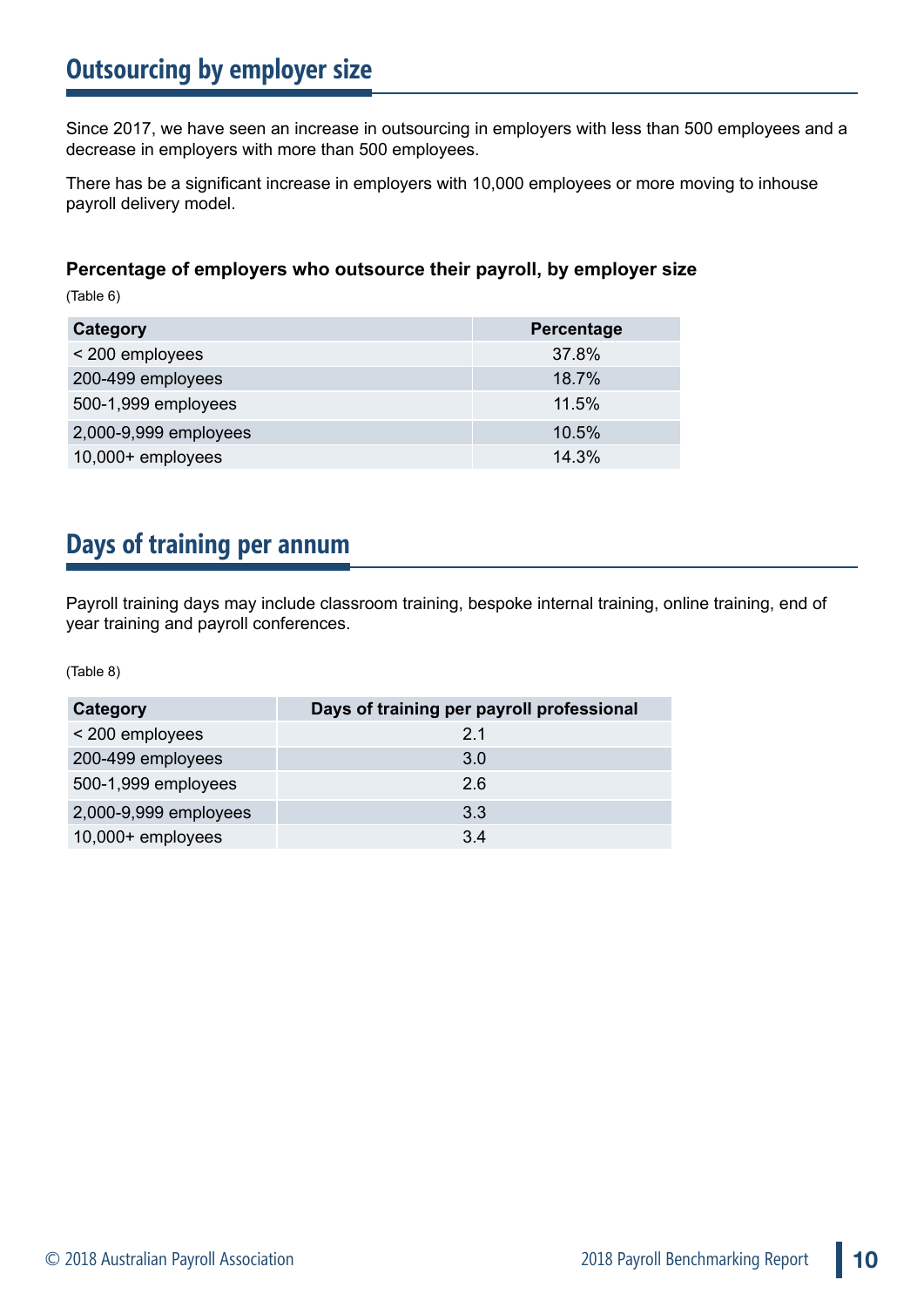# **Payroll market share**

Survey respondents were asked what payroll system they used. If the payroll system wasn't listed, 'other' could be chosen.

#### **Market share top 5: All employee bands**

(Figure 7)



Top five payroll products represent **70.9%** of market share overall.



Top five payroll products represent **72.9%** of market share in this category.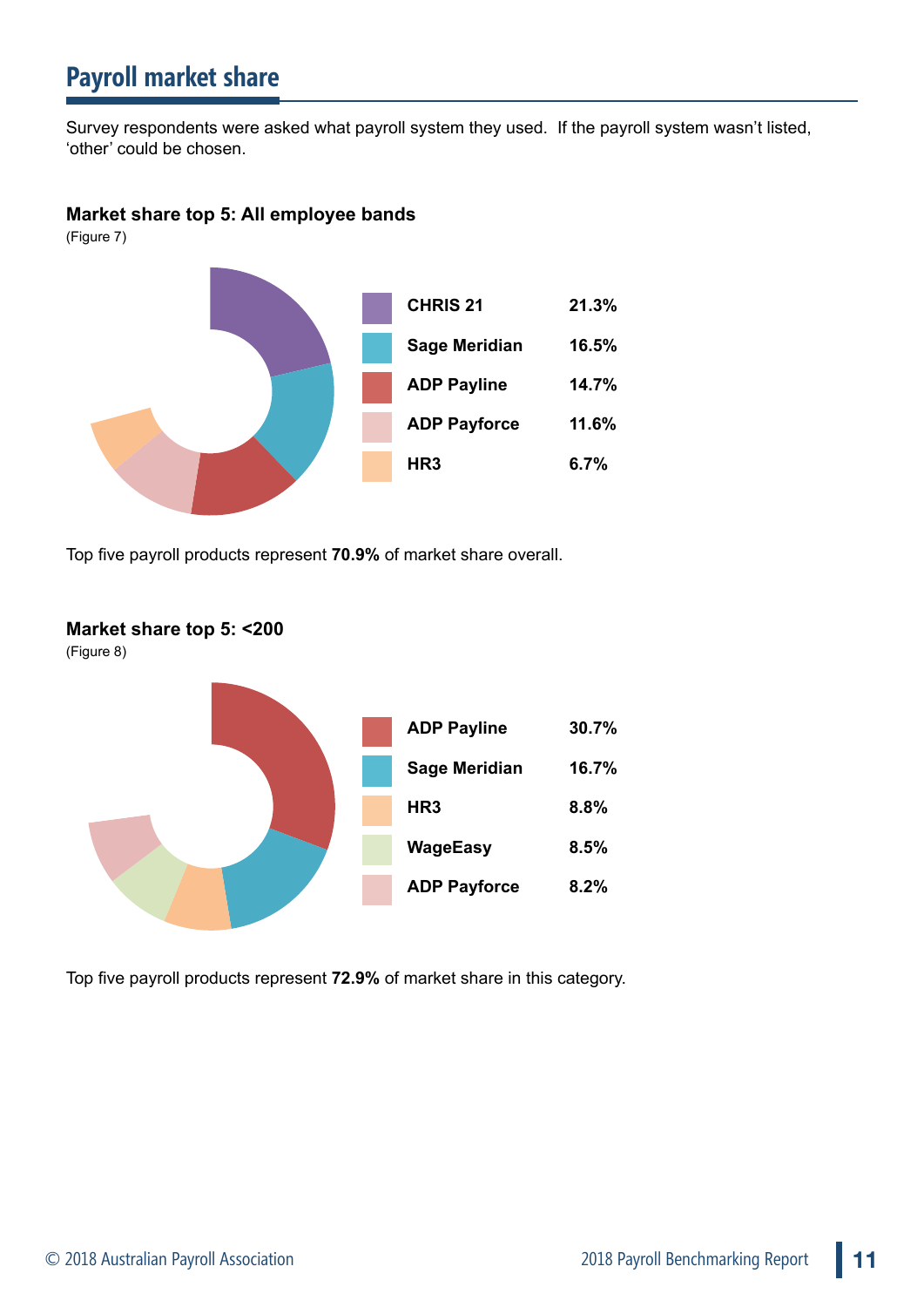#### **Market share top 5: 200-499**

(Figure 9)



Top five payroll products represent **82.6%** of market share in this category.

## **Market share top 5: 500-1,999**

(Figure 10)



Top five payroll products represent **78.3%** of market share in this category.

#### **Market share top 5: 2,000-9,999**

(Figure 11)



Top five payroll products represent **76.8%** of market share in this category.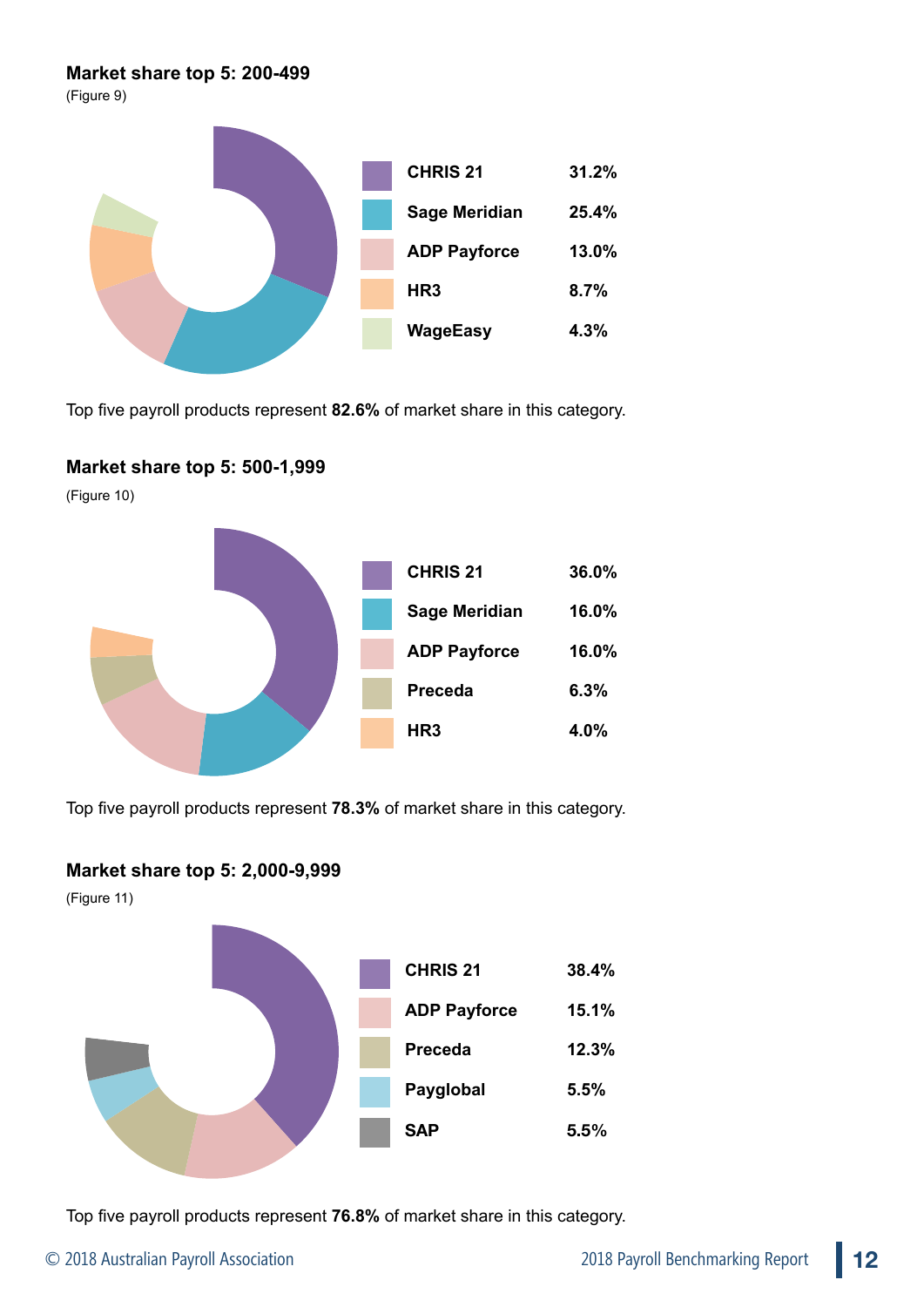## **Market share top 5: 10,000+**

(Figure 12)



Top five payroll products represent **95.4%** of market share in this category.

## **Outsourcing market share**

Overall, the top five outsourcing products by market share have a total of **89.6%** of the market.

## **Outsourcing Market share top 5**

(Figure 13)

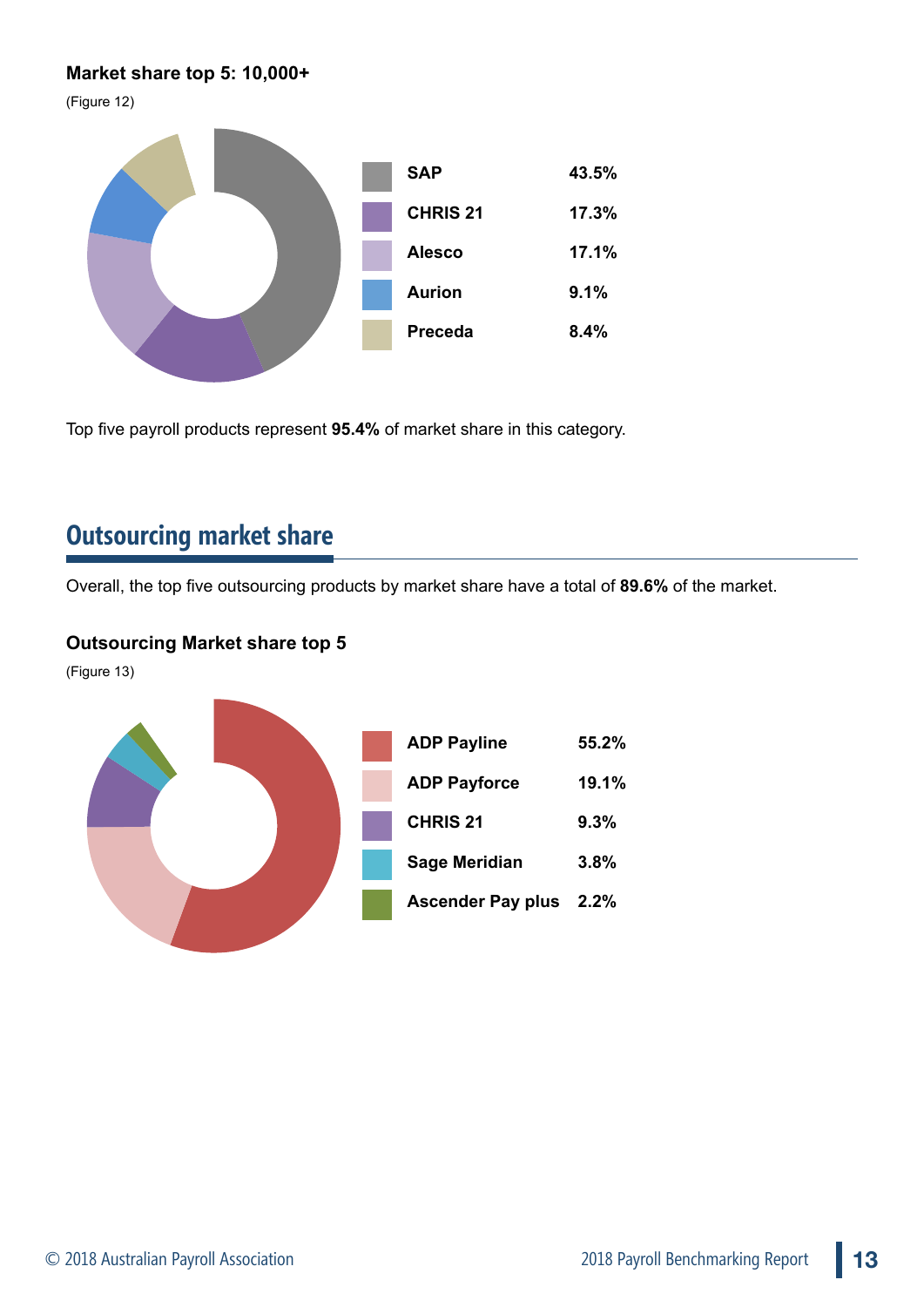# **Payroll support organisations market share**

For the first time, market share for Australian Payroll Association (APA) is higher than for The Association for Payroll Specialists (TAPS). Both organisations have increased market share from 2017. The most pleasing result in 2018 is the percentage of organisations with no external payroll support reduced from 43.5% to 34.3%. Those who have not engaged external payroll support are taking an unnecessary compliance risk.

To join APA, please visit **<www.austpayroll.com.au/membership>**

## **Percentage of employers supported by payroll support organisations**

(Figure 14)



# **Qualified payroll staff figures**

The vast majority of payroll professionals remain without a payroll qualification. In total 8.9% of payroll professionals have a competency based payroll qualification. This is increased from 6.2% in 2017.

## **Percentage of qualified payroll professionals**

(Table 9)

| Certificate IV in Payroll Administration | 9.5%    |
|------------------------------------------|---------|
| Diploma of Payroll Management            | $8.3\%$ |

For more details about these qualifications, please visit Australian Payroll Institute at **www.payroll.edu.au**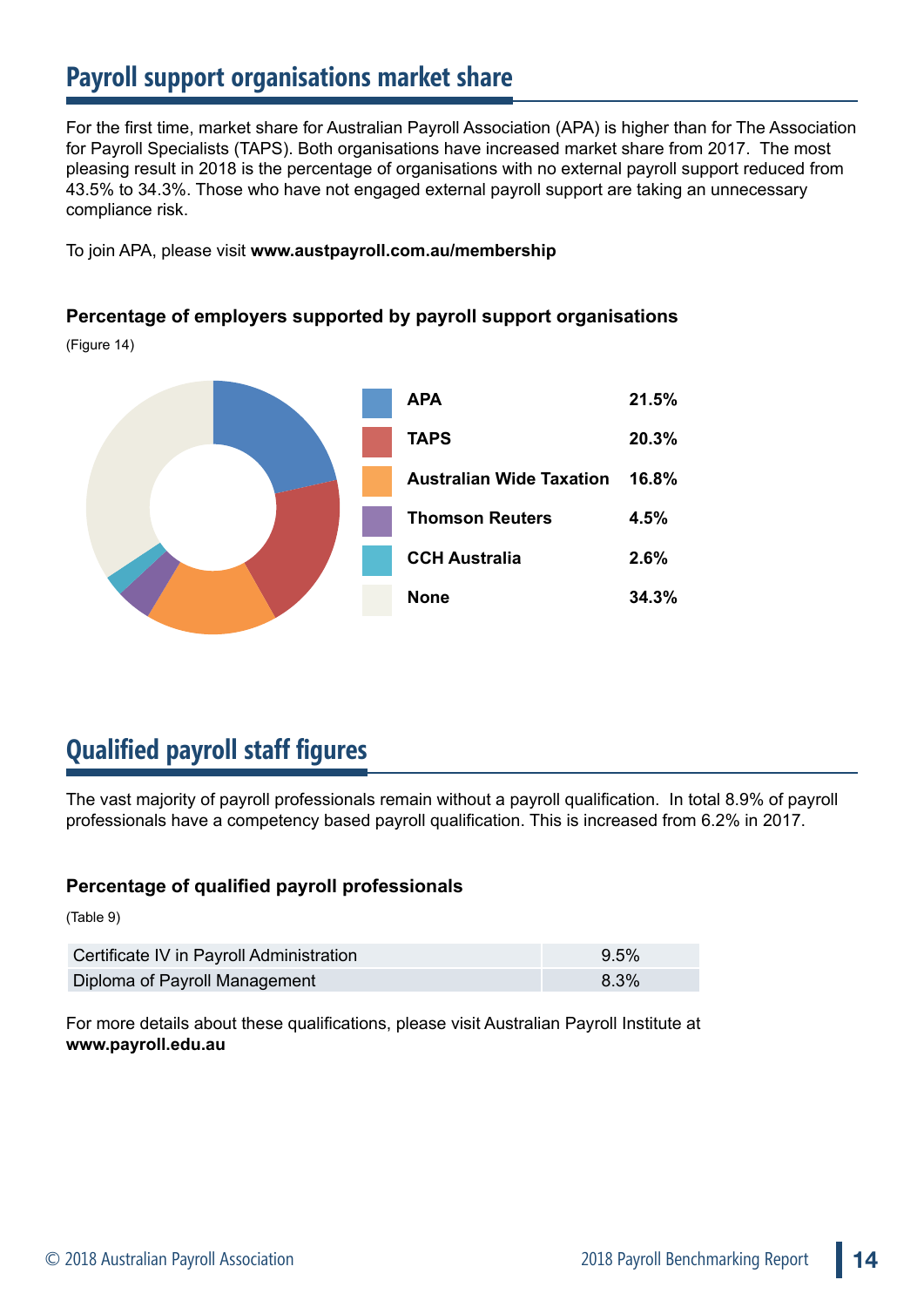**Average likelihood of employers surveyed who plan to invest in payroll automation in the next 12 months.**

(Table 10)

| Category              | <b>Percentage</b> |  |
|-----------------------|-------------------|--|
| < 200 employees       | 33.4%             |  |
| 200-499 employees     | 40.5%             |  |
| 500-1,999 employees   | 49.5%             |  |
| 2,000-9,999 employees | 49.4%             |  |
| 10,000+ employees     | 56.1%             |  |

## **Average likelihood of employers surveyed who plan to invest in payroll process improvement in the next 12 months.**

| (Table 11)            |                   |  |  |  |
|-----------------------|-------------------|--|--|--|
| Category              | <b>Percentage</b> |  |  |  |
| < 200 employees       | 42.7%             |  |  |  |
| 200-499 employees     | 52.8%             |  |  |  |
| 500-1,999 employees   | 65.2%             |  |  |  |
| 2,000-9,999 employees | 65.6%             |  |  |  |
| 10,000+ employees     | 86.3%             |  |  |  |

## **Average likelihood of employers surveyed who plan to invest in payroll technology in the next 12 months**.

| (Table 12)            |                   |  |  |  |
|-----------------------|-------------------|--|--|--|
| Category              | <b>Percentage</b> |  |  |  |
| < 200 employees       | 34.9%             |  |  |  |
| 200-499 employees     | 39.2%             |  |  |  |
| 500-1,999 employees   | 41.5%             |  |  |  |
| 2,000-9,999 employees | 42.6%             |  |  |  |
| 10,000+ employees     | 53.2%             |  |  |  |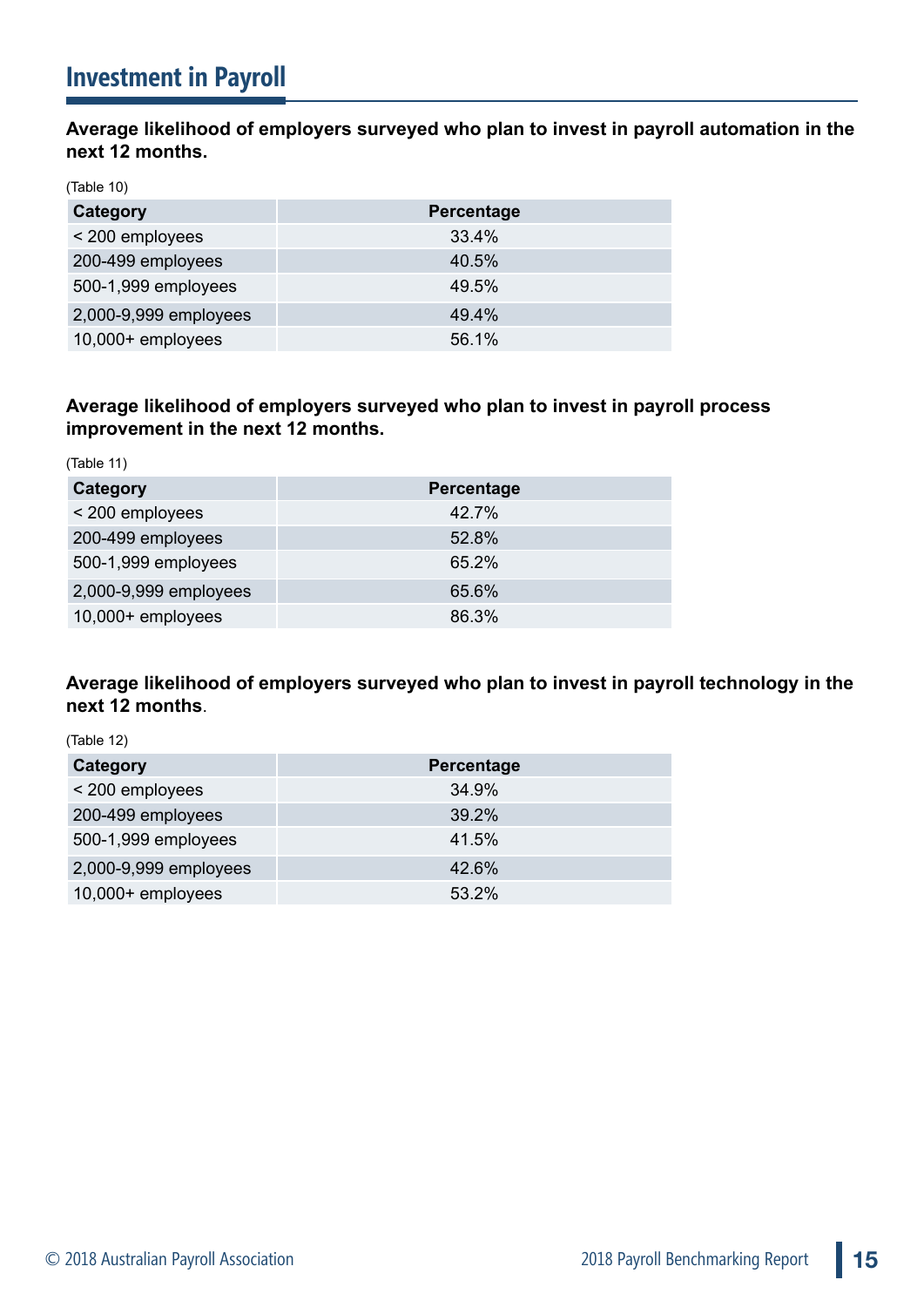Single Touch Payroll was introduced on 1 July 2017 and is compulsory from 1 July 2018.

## **Percentage of employers surveyed who have a plan to meet Single Touch Payroll deadline of 1 July 2018.**

(Table 13)

| Category              | Percentage |           |  |
|-----------------------|------------|-----------|--|
|                       | <b>Yes</b> | <b>No</b> |  |
| All employers         | 80.1%      | 19.9%     |  |
| < 200 employees       | 78.3%      | 21.7%     |  |
| 200-499 employees     | 84.1%      | 15.9%     |  |
| 500-1,999 employees   | 80.2%      | 19.8%     |  |
| 2,000-9,999 employees | 83.6%      | 16.4%     |  |
| 10,000+ employees     | 58.3%      | 41.7%     |  |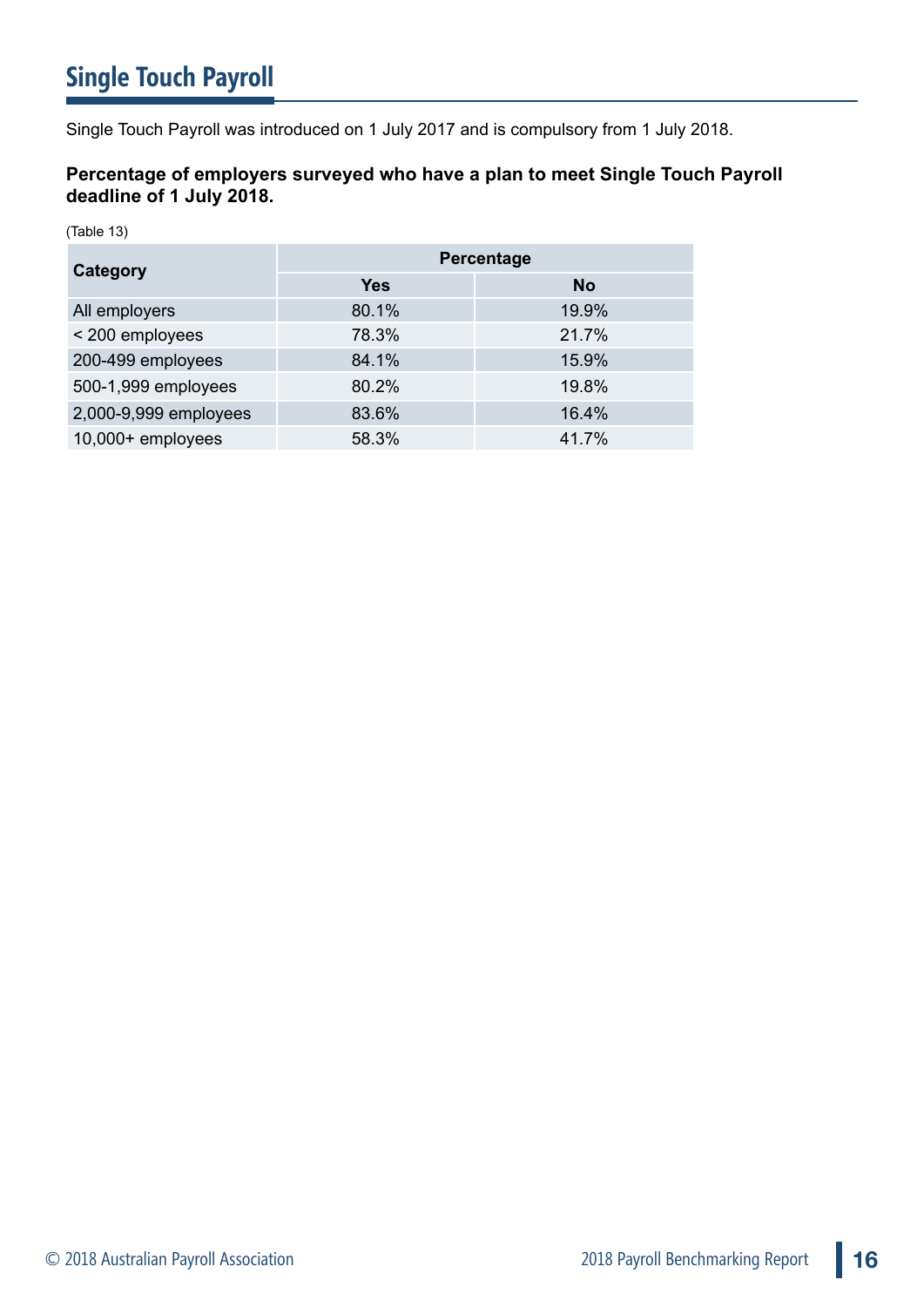## **Where to from here?**

Payroll benchmarking is a balancing act between the need for governance and compliance in the payroll function versus the cost of delivery. It's only at the intersection of compliance and efficiency that organisations can rest easy that they have a highly valued payroll operation that is providing tangible value to their organisation.

There are only three things that cause payroll problems. It's only when you have all three areas working together as best practice that you can find that payroll intersection. The three problem areas are People, Processes and Technology.

If two or more of these areas are substandard, you can have any combination of problems in your payroll that typically puts an organisation at financial, governance and compliance risk.

#### **People**

Without the right people in your payroll team, it is impossible to deliver a high quality payroll operation. Good payroll people are hard to find, they expect and deserve high wages and are generally not looking for new jobs because they are being actively retained by their employer.

The best payroll professionals are qualified, preferably with a Certificate IV in Payroll Administration or Diploma of Payroll Management, have great attention to detail, see customer service as a critical part of doing their job well, accept accountability, understand the need for discretion, are process driven and are always thinking about continuous improvement.

Most payroll mistakes are made because the payroll team genuinely don't have the knowledge or training that they require to do their job. Regular training is critical as payroll legislation, thresholds and rates change every year.

The most valuable and sought after skills for payroll professionals now and in the future is a solid sense of customer service. Many payroll professionals are very competent at a technical level, but without the ability to communicate, that knowledge is unable to be shared widely in the business.

#### **Technology**

Not so long ago the most technologically advanced employers were using bundy clocks and cards. These were being 'extended' in the pay office and keyed into payroll systems.

These days technology is being developed at a rate unlike we have ever seen before. There is now payroll technology which uses wireless internet services and geotracking to those being delivered on handheld devices and smart phones. The key is to use technology that works with the specific requirements of your organisation and not just for technology's sake.

#### **Processes**

Contrary to popular opinion relating to just 'doing the pays', a payroll process should be developed and constantly improved to consider risk, fines, efficiency and governance. If your processes aren't structured, the best people and technology won't provide you with the payroll outcomes you are looking for.

All these three things have an effect on compliance and efficiency in your payroll operation. Once all are in alignment you are best placed to maximise all three areas of payroll and turn a business cost into an operational asset.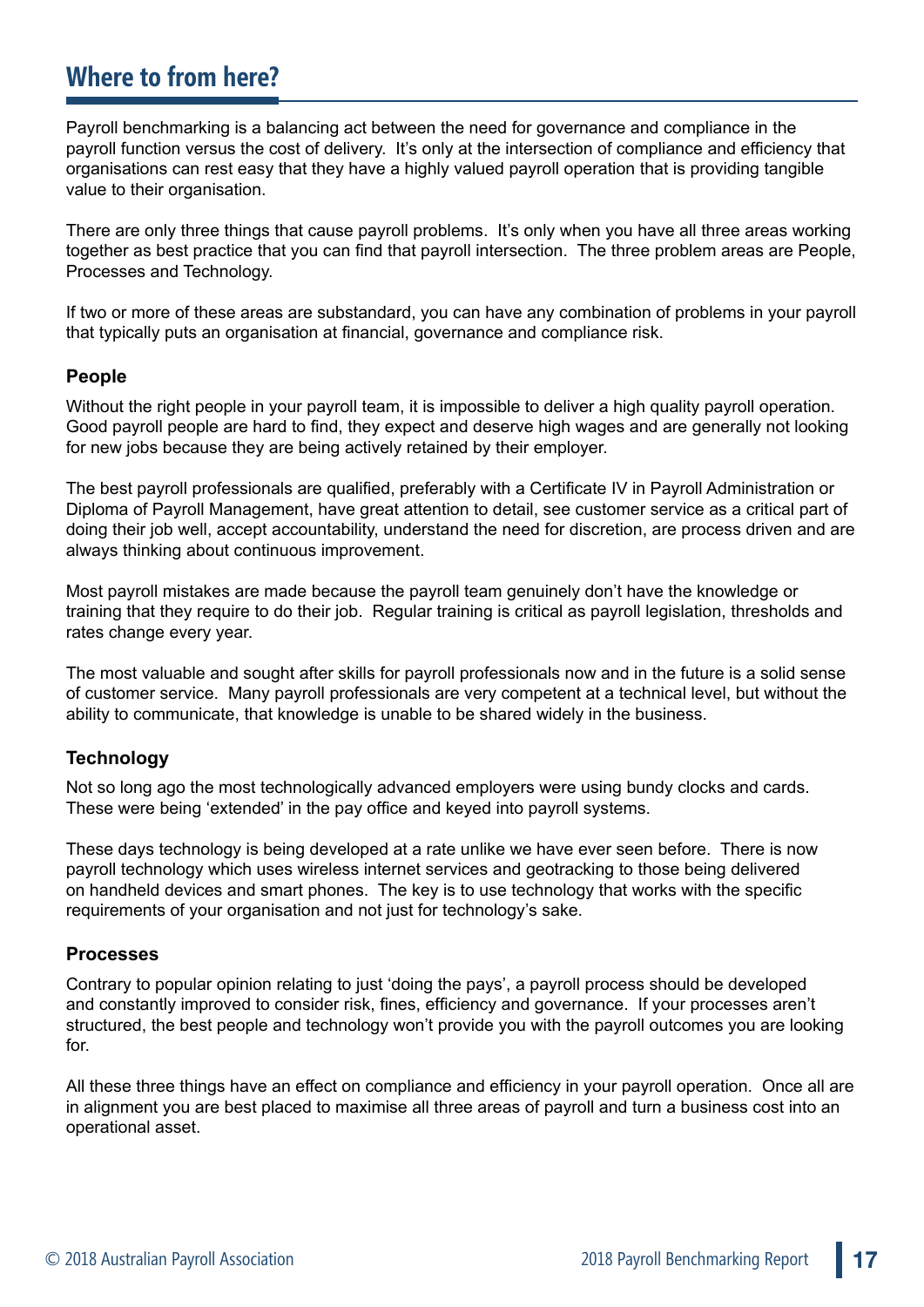Our goal is to support Australian businesses to ensure compliance and efficiency in the payroll operation. We believe that payroll can offer tangible value if delivered correctly.

Australian Payroll Association specialises in:

#### **Comprehensive payroll support and advice**

Our members have access to our payroll helpline as well as our online portal of payroll best practice guides and resources.

## **Specialist payroll consulting**

We can provide advisory services and recommendations for all payroll challenges.

We regularly complete Payroll Process Audits and Payroll Compliance Audits for some of Australia's largest employers, saving them millions of dollars per annum by improving the quality and efficiency of their payroll operations.

We also work with organisations to evaluate and select payroll technology to ensure you get the best fit for your requirements.

## **Specialist payroll recruitment**

When you can't find the right people for your payroll team, we can assist by leveraging our contacts to find you someone who fits. We never advertise, so exercise complete discretion in our recruitment processes.

#### **Nationally Accredited payroll qualifications**

The Certificate IV in Payroll Administration and Diploma of Payroll Management are the industry standard in payroll education. They are the only payroll qualifications on the Australian Qualifications Framework, can be started at any time and are delivered via an online learning portal.

#### **Practical payroll training**

Whether online, onsite or in a classroom, Australian Payroll Association provides payroll training from Fundamentals to Masterclass.

We often deliver bespoke payroll training based on your industry, organisation and knowledge gaps.

#### **Payroll knowledge assessments**

Want to understand your current payroll capability? Our online payroll knowledge test will discover where the training needs in your team are.

## **Payroll events**

Our annual conference is the largest payroll event in Australia and provides for both strategic and technical payroll topics. This year it is being held on 25 October 2018 at Melbourne Convention and Exhibition Centre in Melbourne.

## **For more details or to sign up for our free weekly payroll newsletter, please visit <www.austpayroll.com.au>**